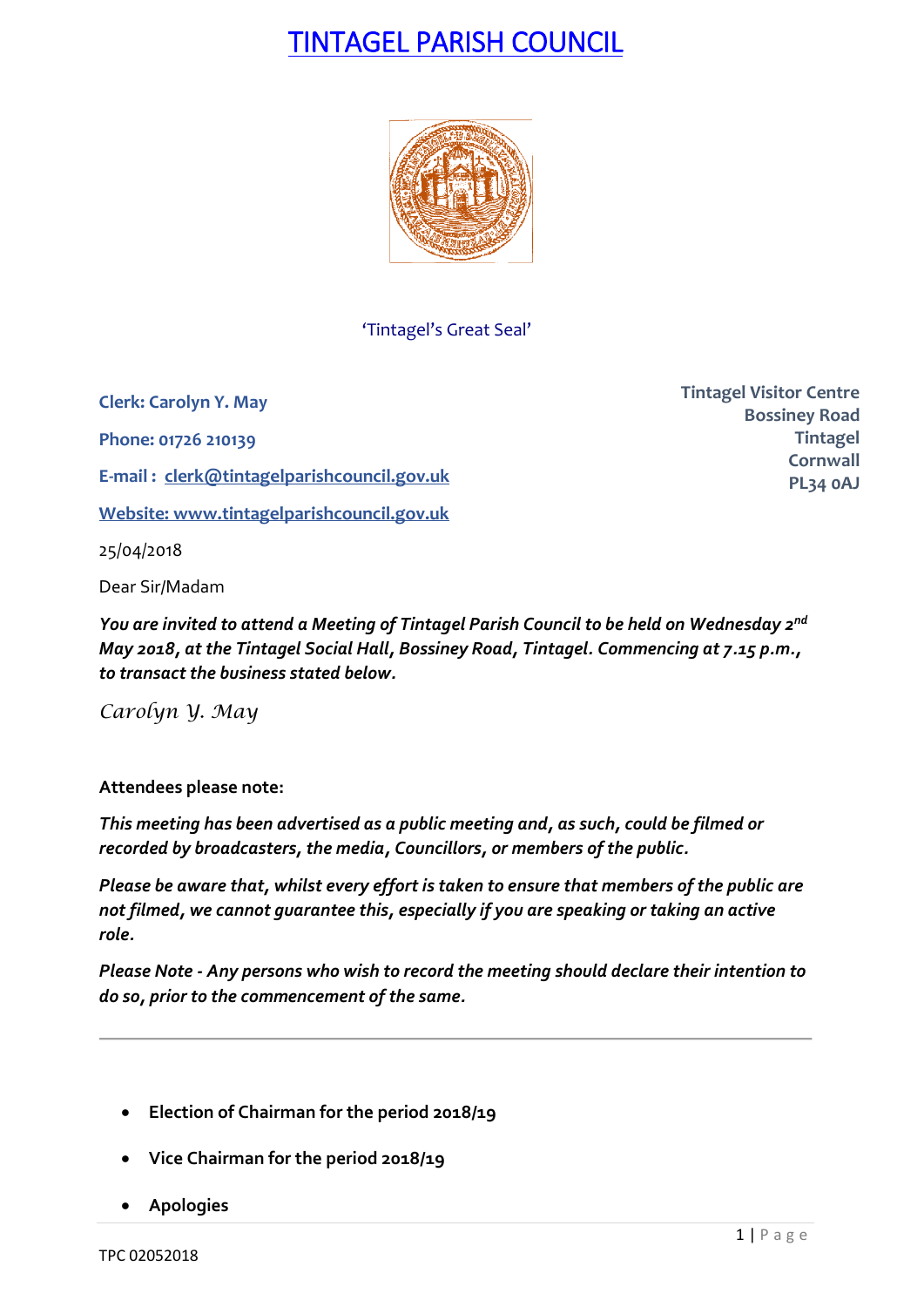- **Declarations of Interest**
- **Invitation to members of the public to speak prior to meeting, (10 minutes allowed for this item) -** Participants attention is respectfully drawn to the Parish Council's 'Public Participation Policy', which sets out the rules governing this part of the agenda.\*

## **AGENDA**

### **Minutes**

To Approve the Minutes of the previous meeting on the  $\mathtt{4^{th}}$  April 2018 and matters arising (Appendix A).

### **Reports**

• Pavement Signs

**Planning Applications** – Appendix B

**Planning Decisions** – Appendix C

### **Correspondence**

**Accounts Payable** – Appendix D

### **Access to Castle Beach/ Merlin's Cave** – Cllr. Dyer

#### **Updates**:

- Trevena Square Refurbishment Cllr. Hart
- Farmer's Market Cllr Hart
- Planning Group Cllr. Hart
- Mobile Post Office Cllr Lewis
- Projects Group Cllr. Wickett
- Christmas Lights Storage Cllr. Lewis
- Christmas Lights Group
- TVC Update Cllr. Wickett
- Floral Displays in the Village Clerk

**Cllr Wickett** – future of TPC

 **Next Meeting - Wednesday 6th June 2018**

### **Part II**

### *COMMITTEE DELIBERATIONS*

*Pursuant to section 1(2) of the Public Bodies (Admission to Meetings) Act 1960, it is resolved that, because of the confidential nature of the business to be transacted, the public and press leave the meeting during consideration of the following items: -*

1. CCTV